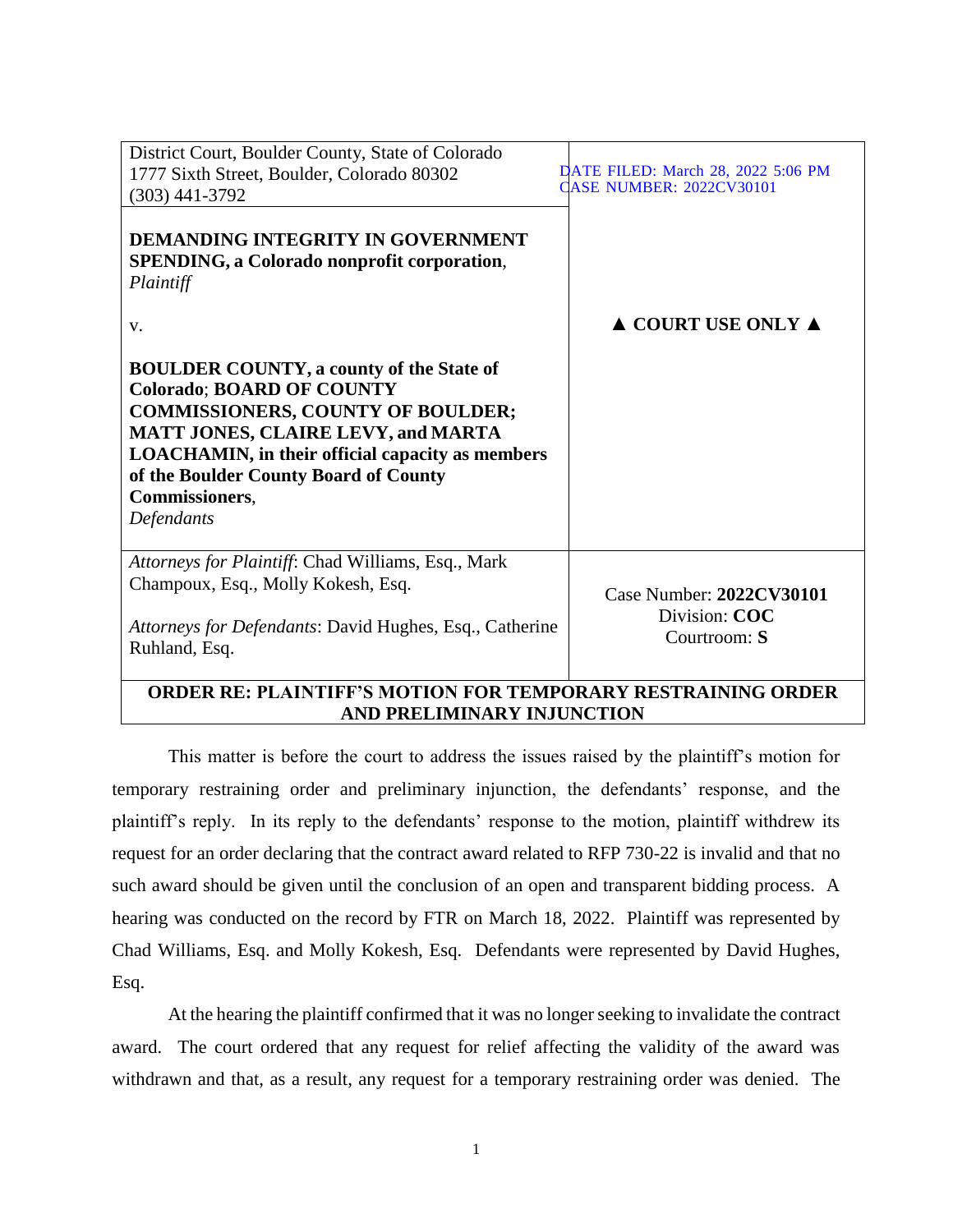remaining issues raised by plaintiff's motion concern whether the evaluation committee meetings were subject to the Open Meetings Law ("OML") and whether the executive sessions of the Boulder County Commissioners violated the OML. In their response to the motion, the defendants asserted that plaintiff had no standing to bring its claims. Plaintiff filed a reply asserting that it does have standing. At the hearing held on March 18, 2022, each party presented additional oral arguments. The court will first address the standing issue.

Standing is a jurisdictional prerequisite to a case and if the court determines that standing does not exist it must dismiss the case. *Hickenlooper v. Freedom from Religion Foundation*, *Inc.*, 338 P.3d 1002 (Colo. 2014). In *Wimberly v. Ettenberg*, the Colorado Supreme Court created a two-prong test for standing: (1) the plaintiff must have suffered an injury in fact, and (2) the injury was to a legally protected right. 570 P.2d 535, 539 (Colo. 1977). Both tangible and intangible injuries may satisfy the injury-in-fact requirement. *Hickenlooper*, 338 P.3d at 1011. An injury that is overly "indirect and incidental" in relation to the defendant's conduct will not, however, convey standing. *Id.* at 1007.

Under the OML, "any person denied or threatened with denial of any of the rights that are conferred on the public…has suffered an injury in fact, and therefore, has standing to challenge the violation." C.R.S. § 24-6-402(9)(a). In *Weisfield v. City of Arvada*, the Colorado Court of Appeals found that the statute "creates a legally protected interest on behalf of Colorado citizens to have public business conducted openly in conformity with the statutory provisions." 361 P.3d 1069, 1073 (Colo. App. 2015). The Court of Appeals noted that Plaintiff Weisfield was both a citizen of Colorado *and* a resident of Arvada, where the issue arose, and that because he was a resident of Arvada, he "plainly falls within the sphere" of a citizen who has standing in his case. *Id.* However, the court declined to determine "whether the expansive language of section 24-6- 402(9) should be read literally to allow any citizen of Colorado to challenge any violation of the

2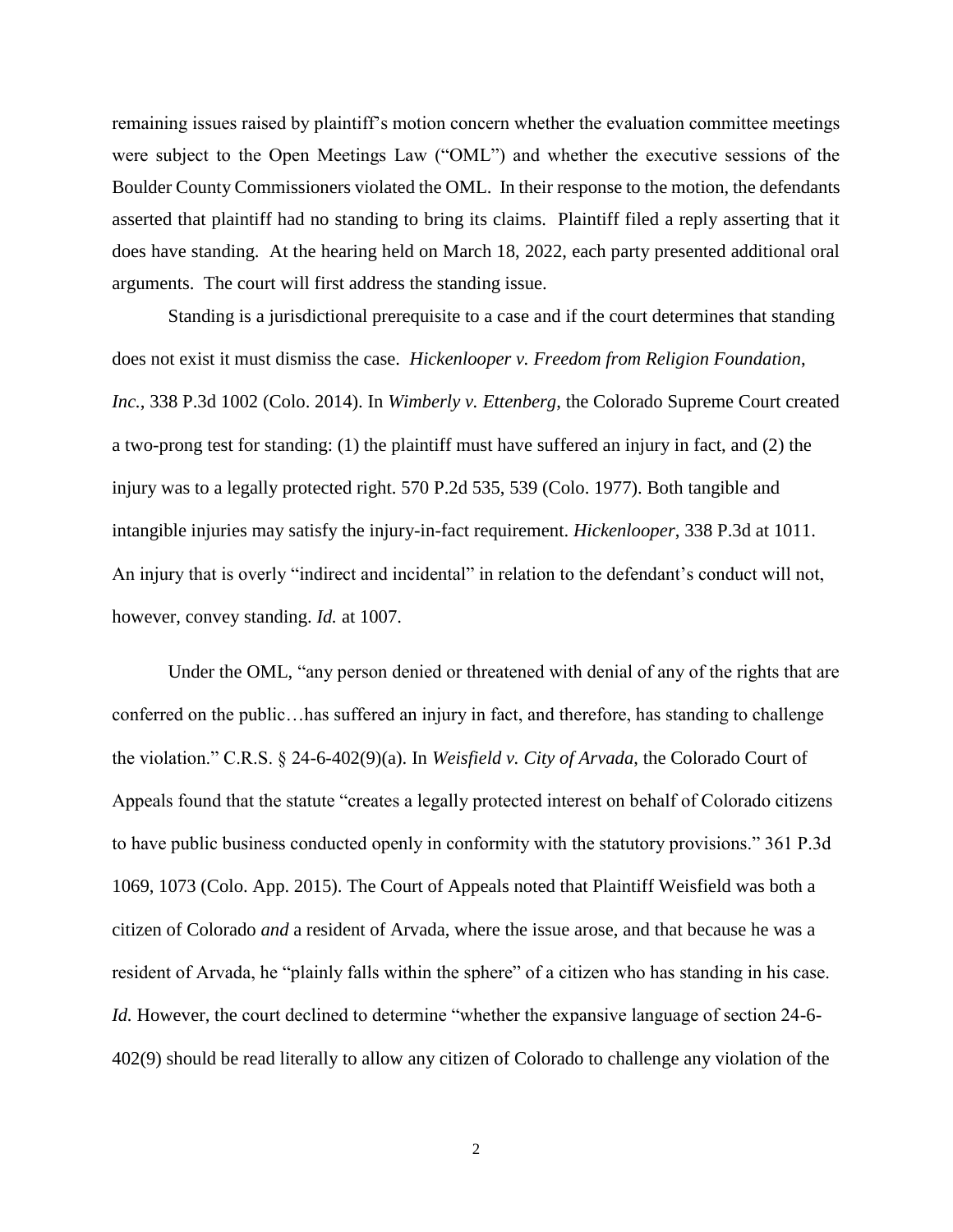OML, even if, for example, the citizen does not reside within the jurisdiction of the public body whose actions are being challenged." *Id.*

The *Weisfield* opinion recognized in a footnote that C.R.S. § 24-6-402(9) was amended in 2014 to add Subsection 9(a) which states: "Any person denied or threatened with denial of any of the rights that are conferred on the public by this part 4 has suffered an injury in fact and, therefore, has standing to challenge the violation of this part 4." The footnote stated that the language of Subsection 9(a) was added "apparently in response to the district court's ruling that Weisfield lacked standing in this case." However, the court concluded that it should not consider the amendment because neither party contended that the amendment was retroactive.

It is undisputed that plaintiff is not a resident or citizen of Boulder County. The complaint lists plaintiff's address as being in Centennial, Colorado, and there was nothing submitted to suggest plaintiff, or any individual affiliated with plaintiff, had any particular connection to Boulder County. Defendants assert that Colorado citizenship alone is insufficient to confer standing to challenge whether a county violated the OML unless the plaintiff is a resident of that county. Plaintiff does not claim that it would benefit or suffer harm based on the outcome of the bid award.<sup>1</sup> Instead, plaintiff asserts that C.R.S. § 24-6-402(9) confers standing on any citizen of Colorado to assert that any local public body violated the OML. In effect,

l

<sup>&</sup>lt;sup>1</sup> In its motion, plaintiff asserted that the citizens of Colorado could be injured because those citizens, including plaintiff, could "bear the brunt" of the clean-up costs if FEMA claws back its funds due to Boulder County's alleged violation of the OML. In its reply, plaintiff withdrew its request to have the bid award invalidated and identified its claimed injury as "the impairment of the rights afforded to it under the OML." Plaintiff has apparently abandoned any claim for injury related to citizens having the financial burden of paying for cleanup costs in the event FEMA claws back its funding. In any event, a declaratory judgment is not available for advisory purposes where no real controversy exists. *Beacom In and For Seventeenth Judicial Dist. V. Board of County Com'rs*, 657 P.2d 440, 447 (Colo. 1983). Finally, the legal controversy presented must be current; it cannot be one that may arise at some future time. *Heron v. City & County of Denver*, 411 P.2d 314, 315 (Colo. 1966). FEMA has issued approval letters for the work to be performed. The possibility of injury related to a FEMA claw back is not current and is speculative at best. Standing is not conveyed by the "remote possibility of a future injury." *Ainscough v. Owens*, 90 P.3d 851, 856 (Colo. 2004). Therefore, plaintiff's allegation does not establish an injury in fact.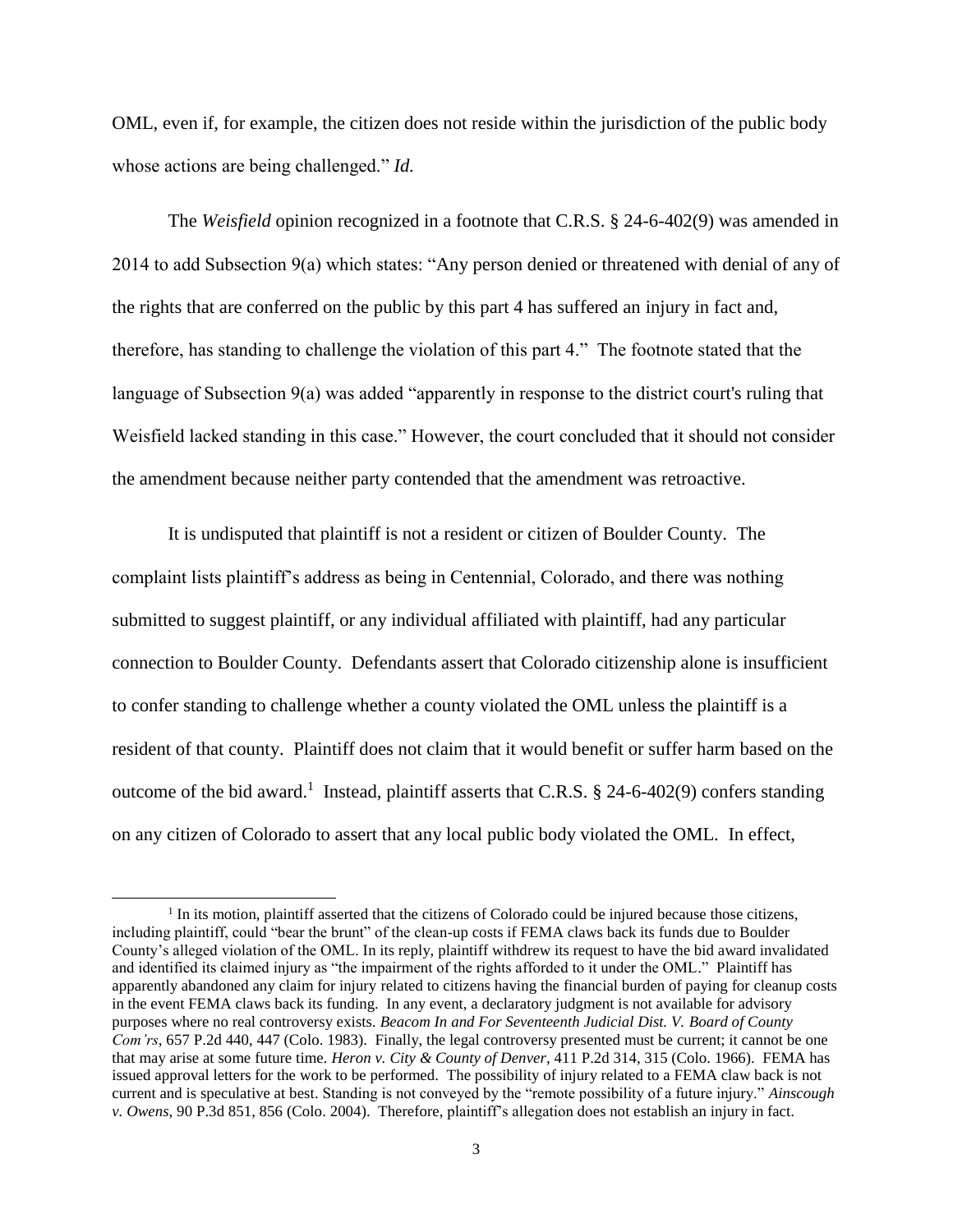plaintiff contends that, as a citizen of Centennial, Colorado, it has standing to allege OML violations by, for example, the Silverton Town Council, the county commissioners for Moffat County, the Otero County Land Use Planning Commission and the Julesburg Board of Trustees.

Since the General Assembly amended the OML in 2014 to add C.R.S. § 24-6-402(9)(a), there appear to be no published decisions in Colorado addressing standing of a non-resident to allege that a political subdivision has violated the OML. If, as suggested by the Court of Appeals in *Weisfield* and argued by plaintiff, the statutory amendment was a response to the district court's conclusion that the plaintiff in *Weisfield* had no standing, the amendment does not address the issue presented in this case. The plaintiff in the *Weisfield* case was a resident of the City of Arvada who was alleging the City of Arvada had violated the OML. The district court in the *Weisfield* case found that the plaintiff had no standing. An amendment making it clear that a citizen of a political subdivision has standing to assert that the political subdivision violated the OML is not authority supporting plaintiff's claim that a resident of Colorado who is not a resident of a political subdivision can assert that the political subdivision violated the OML.

C.R.S. § 24-6-402(9)(b) provides in part that courts have jurisdiction to issue injunctions to enforce the purposes of the section upon application by any citizen of the state. The purpose of the section is set forth in C.R.S. § 24-6-401: "It is declared to be a matter of statewide concern and the policy of this state that the formation of public policy is public business and may not be conducted in secret." Logically, the "public" referenced in the statute is the people who may be affected by the public business being conducted, which would primarily be the citizens of the political body forming the public policy. Plaintiff focuses on the language in Subsection 9(b) that courts have jurisdiction to address alleged OML violations upon application by any citizen of the state. However, jurisdiction and standing are two different issues. Subsection 9(a) still

4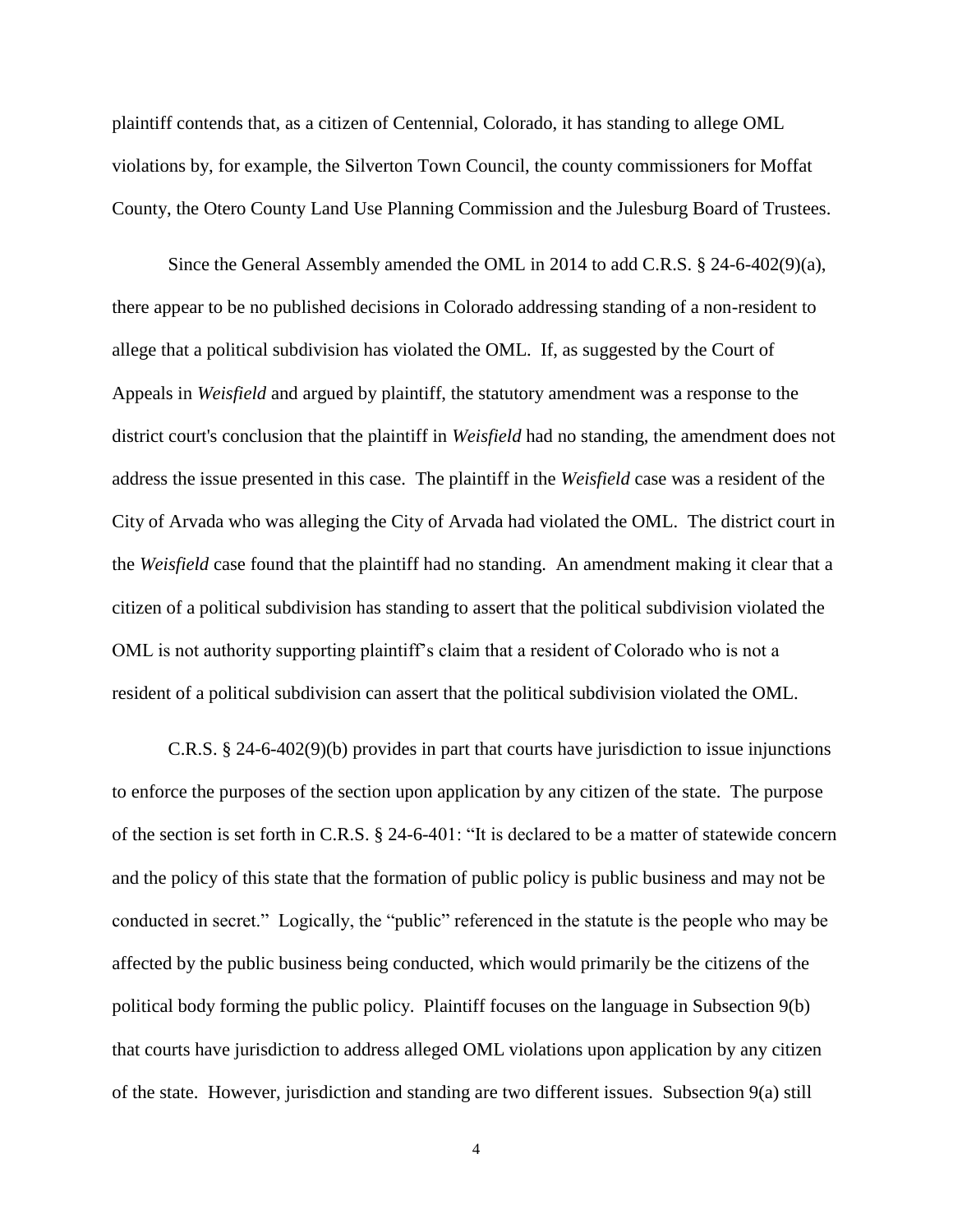requires that an action be brought by a person who has been denied or threatened with denial of rights. It makes sense that any citizen of the State of Colorado can sue a state-wide public body for violation of the OML, but to extend that to allow *any citizen* of the state the ability to sue *any local/municipal* public body goes against the basic principle that a plaintiff must personally suffer an injury in fact. A plaintiff does not have standing where plaintiff's injury is indirect and incidental to the defendant's conduct. *See Hickenlooper*, 338 P.3d at 1008–09.

In *Pueblo School District No. 60 v. Colorado High School Activities Association*, 30 P.3d 752, 753 (Colo. App. 2000), the plaintiffs asserted standing under the language of Subsection 9 that courts have jurisdiction to enforce the OML upon application by any citizen of this state. The Court of Appeals stated that "requiring one bringing suit to have standing prevents litigants from asserting rights or legal interests of others." In concluding that the plaintiff did not have standing, the Court held that: "while a statute may purport to grant a cause of action to a large group of persons, a plaintiff must, nevertheless, suffer an injury in fact," and that "standing is not a requirement that may be abrogated by statute." *Id.* at 753–54. Although the amendment to the OML that created C.R.S. § 24-6-402(9)(a) was not in effect when the Court of Appeals issued its opinion in the *Pueblo School District* case, the amendment does nothing to change the standing requirement.

C.R.S.  $\S$  24-6-402(9)(a) "may purport to grant a cause of action to a large group of persons," but that does not open the door for any plaintiff to sue any local public body. There is no evidence that plaintiff will suffer any consequences as a result of defendant's claimed violation of the OML. Where, as here, the plaintiff is not a resident of the county alleged to have violated the OML, its purported injury is "overly indirect." *Hickenlooper*, 338 P.3d at 1007. Therefore, plaintiff does not have standing to assert its claims.

5